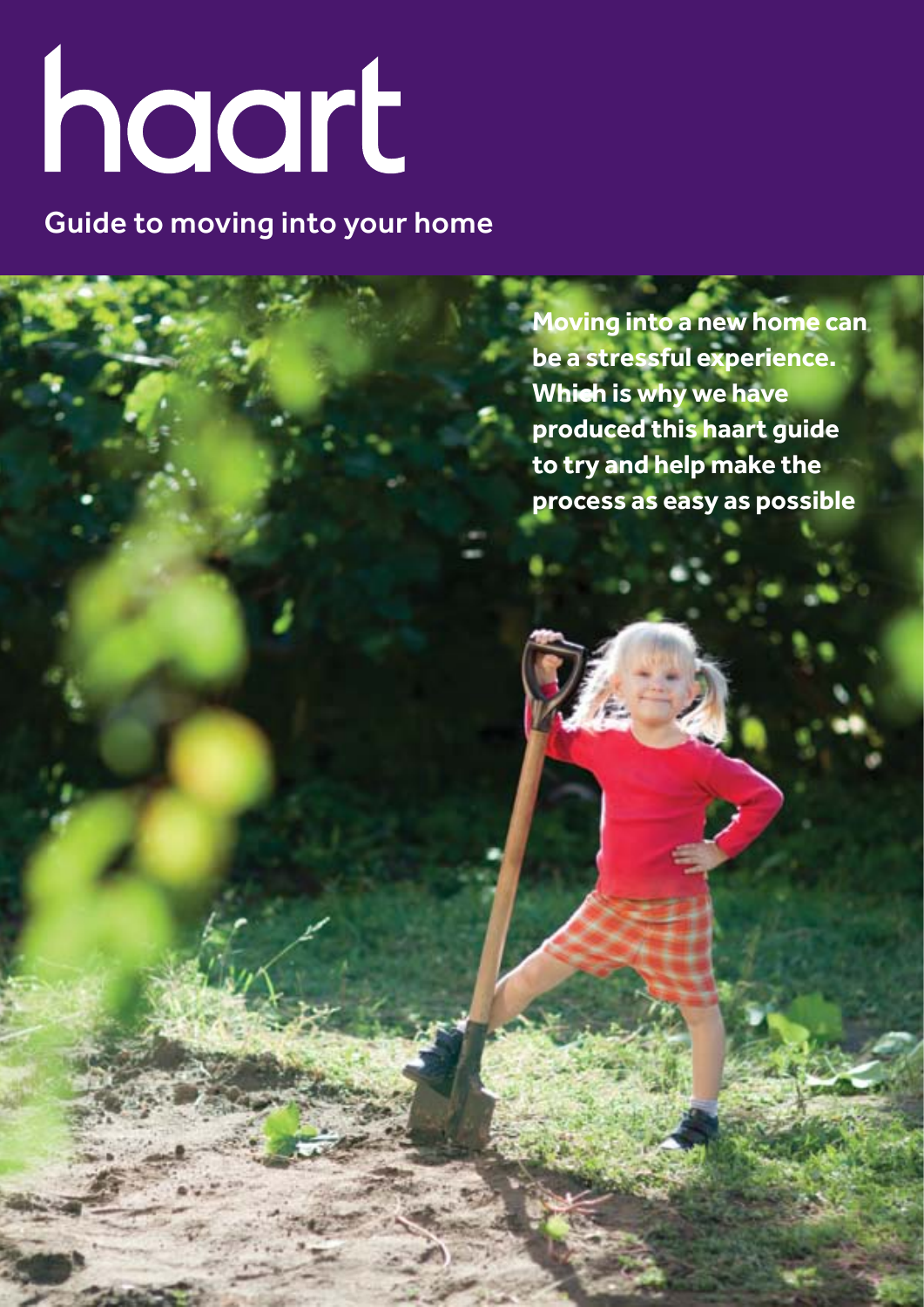## Hiring a removal firm

Unless you don't have a lot of furniture, we would generally recommend using a removals company. Ask friends and family whether they can recommend a firm to you. Alternatively, search for removal companies that are members of the British Association of Removers http://www.bar.co.uk/

Removal companies will probably visit your home before making a quote to get an idea of the amount of furniture and boxes you will be moving. This is so that they can provide the correct number of staff to assist with the move and an appropriate sized vehicle(s). Ask them whether the quote includes insurance for any damage to your belongings during transit and what they will do if there is an accident.

Some firms also offer a packing service. If you decided to enlist a firm to help you with the packing they will normally come to your house a day or two before you moving date to wrap and box your belongings. This service does of course come at an extra cost but may be worth it if you are busy and have a lot to pack.

Even if you don't enlist the help of a packing service, most removal firms can provide you with packing materials such as boxes, padding and parcel tape. These may be provided at no extra cost or there may be a nominal charge.

If you decide to move your belongings yourself, hire a van. Again, obtain a couple of quotes before making a decision and check that you are not limited to a certain mileage. If you choose to do it yourself, enlist the help of family and friends and make sure that someone can help carry heavy items of furniture. Also check whether your home and contents insurance will cover you for any belongings damaged during the move.

# Getting organised

Moving home can be stressful. However, a little bit of forward planning can go a long way towards making your move as smooth as possible.

# A month before you move

- Book time off work if necessary.
- If you are living in rented accommodation give notice to your landlord.
- Have a clear out. Anything that you don't need should be recycled or given to charity.
- Obtain packing materials such as newspapers, tissue paper, boxes, cardboard, wrapping, padding and parcel tape.
- Contact your telephone and utility providers and tell them you're moving.

## Two weeks before you move

- Contact the removal firm with the final details.
- Start packing things you rarely use.
- Phone the telephone company and ask them to connect the phone in your new home.
- Arrange building insurance and contents insurance for your new home.
- Tell the local authority that you're moving.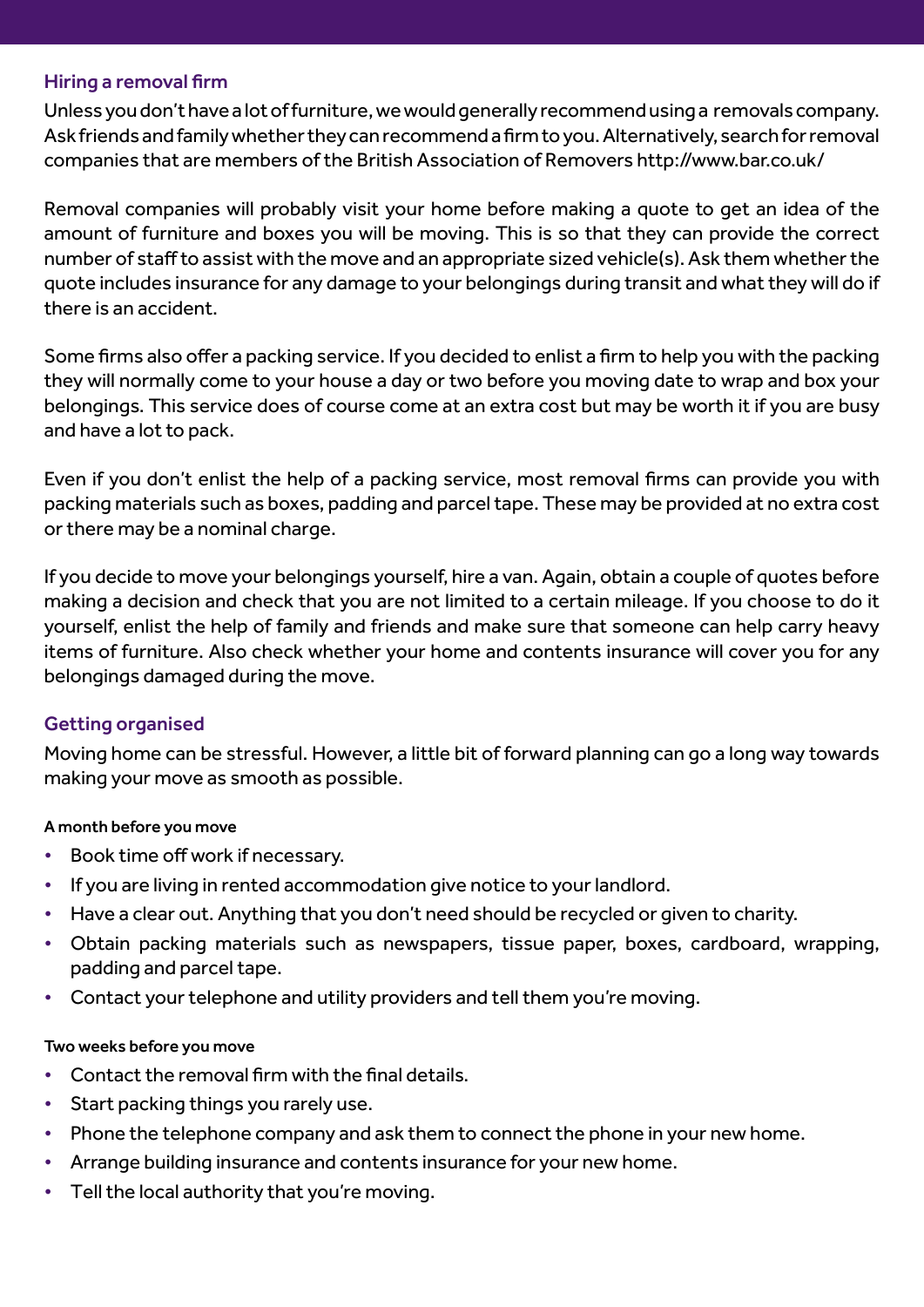#### One week before you move

- Pack everything except things that you will need between now and your move.
- Re-direct your mail.
- Pay any outstanding bills.
- Use the checklist below to inform the right people and relevant authorities you are moving.
- Put important and valuable items such as passports, birth certificate and jewellery in a safe place.
- Obtain a TV licence for your new home.

### The day before you move

- Finalise last minute packing.
- Defrost the fridge and freezer.
- Disconnect appliances.
- Check your utility suppliers have switched on your gas, electricity and phone in your new home.
- Clean the house.
- Leave a 'welcome' card for the people who have bought your house, along with a few local takeaway menus and any instructions they may need.
- Get a good nights rest!

### Your moving day

- Turn off electricity, gas and water supplies at the mains at your old address.
- Check all appliances are disconnected.
- Secure all windows and doors before heading to your new home.

## Packing tips

- Label which boxes are for which rooms this will make it easier to unpack and find essential items when you arrive in your new home.
- Label each box and write a brief summary on a separate sheet of paper as to what is in that box. This is especially useful if you don't think you will be unpacking each box immediately after your move (for example; if there is limited storage space).
- Mark fragile items clearly and if you're moving yourself, load then into the van last.
- Take very fragile items with you in your car.
- If you're moving your belongings yourself, put one or two heavy items into each container so that they weigh roughly the same.